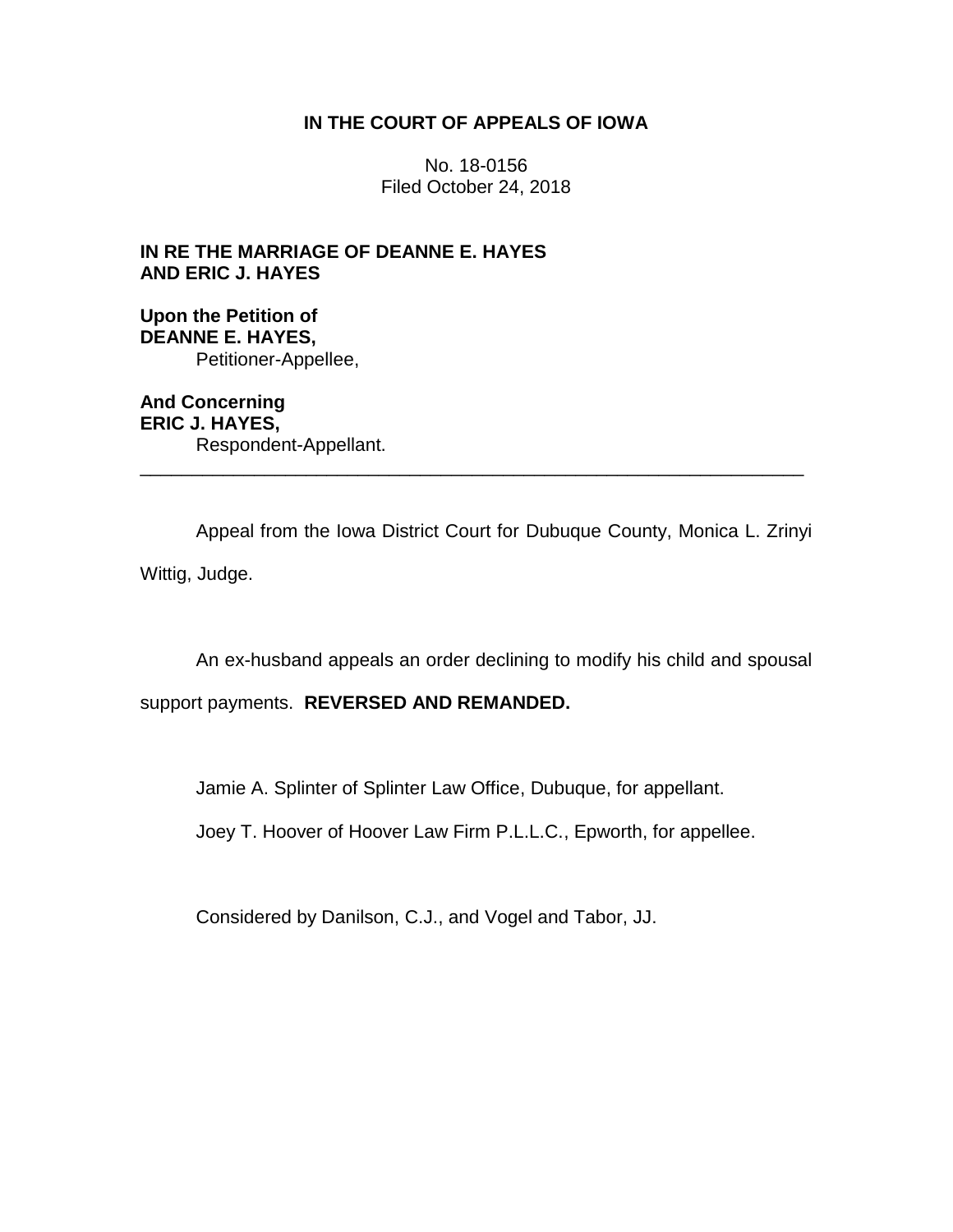# **TABOR, Judge.**

Eric Hayes appeals the denial of his request to modify his child and spousal payments. Eric contends circumstances have substantially changed since entry of the decree dissolving his twenty-five-year marriage to Deanne Hayes. He asserts changes in the parties' incomes—his decrease and her increase—warrant modification of his obligations. Eric argues any decrease in payments should be retroactive. He also asks for appellate attorney fees from Deanne.

Unlike the district court, we do not find Eric's job loss and resulting decrease in income was self-inflicted as Iowa case law applies the concept. Eric proved a substantial change in circumstances meriting modification. We remand to the district court for recalculation of Eric's child and spousal support obligations in line with the parties' new incomes.

# **I. Facts and Prior Proceedings**

Eric and Deanne married in 1988 and divorced in 2013. They have eight children together; six were minors at the time of dissolution. The decree awarded Deanne physical care of the children. At the time of dissolution, the parties stipulated Eric's yearly income was \$60,000 and Deanne's was \$21,017. The stipulation set Eric's child support at \$1542 with incremental steps down as the children reached adulthood. The decree awarded Deanne \$400 a month in spousal support for sixty months.

Eric worked at John Deere until mid-April 2017, when the company fired him. Eric traced his job loss to health issues. In early March, Eric sought emergency-room treatment for high blood pressure. Medical personnel inserted "a couple stents" and prescribed him medication. While adjusting to the

2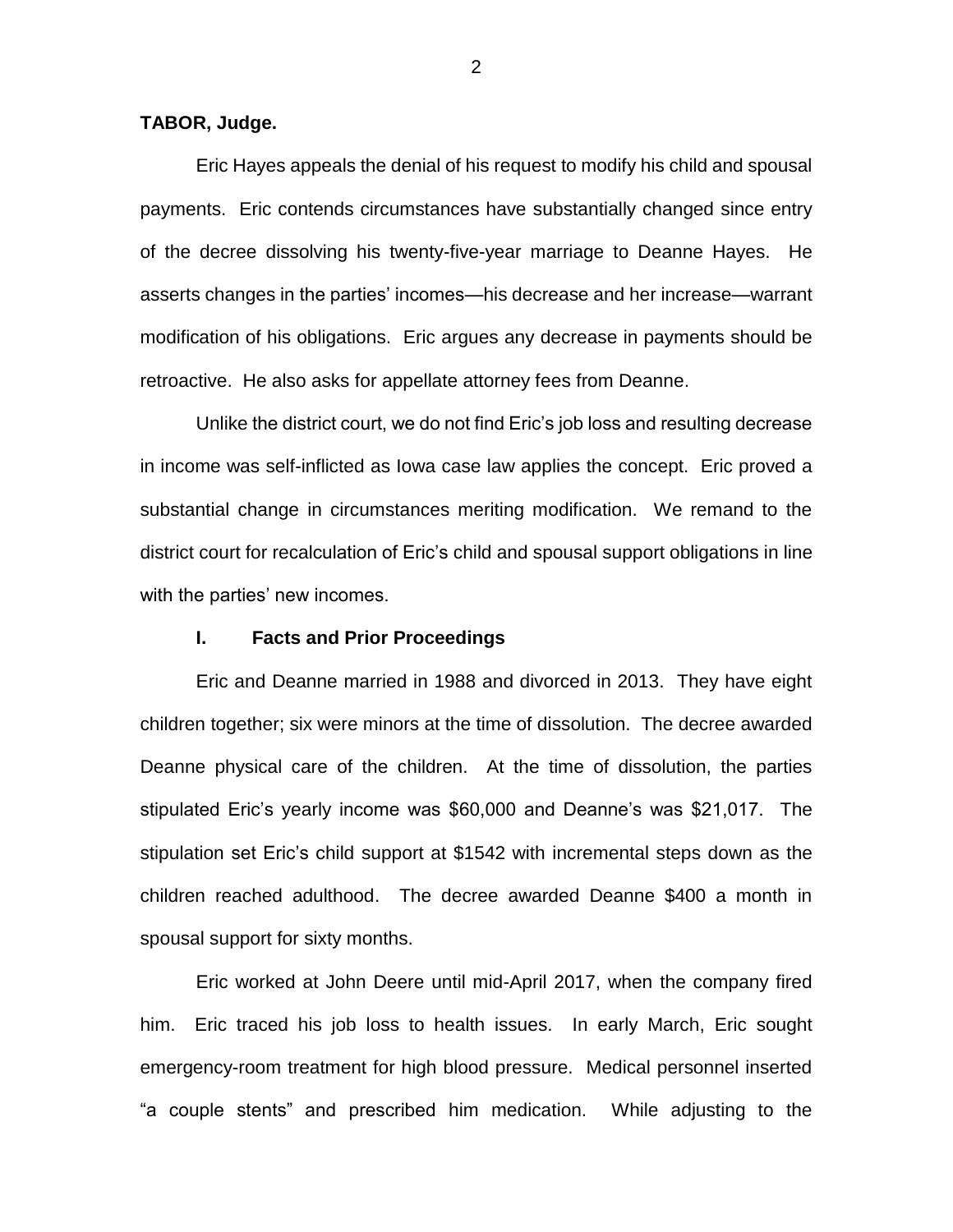medication, Eric missed work about once per week. Eric testified he tried to timely give his employer the necessary paperwork to support his medical leave, but explained "there was a mix-up at the doctor's office." Because Eric turned in the paperwork late, John Deere refused to accept it and fired him.

Eric exhausted his appeal options within John Deere and learned in June 2017 his termination was final. But as early as May 2017 Eric began looking for other employment. While scouting for jobs similar to his position with John Deere, Eric worked at a grocery store making twelve dollars per hour. Eric used his income from the grocery store and withdrawals from his 401K to fulfill his child support obligations.<sup>1</sup> In September 2017, Eric began working at FarmTek in a job much like his previous position with John Deere, but with significantly lower pay. His annual income from FarmTek was about \$35,300.

Throughout the parties' marriage, Deanne spent most of her time as a stayat-home mother. At the time of dissolution, she earned income from Dubuque Bank & Trust, as well as Pampered Chef. In 2016, the bank promoted Deanne and raised her pay. Deanne's end-of-year pay stub for 2016 showed her income was around \$36,904—\$15,887 more than her stipulated income in 2013.

Eric petitioned for modification in June 2016, alleging a substantial change in circumstances based on changes in the parties' incomes.

The district court denied Eric's modification, concluding "[n]othing has happened in the last few years since the entry of the decree that was not thought

 $\overline{a}$ 

<sup>&</sup>lt;sup>1</sup> At the time of dissolution, Eric's employment with John Deere covered the children's health insurance. Since his termination in 2017, Deanne provided the children's health insurance, costing her \$288 per month. Eric reimbursed her \$220 per month for the cost.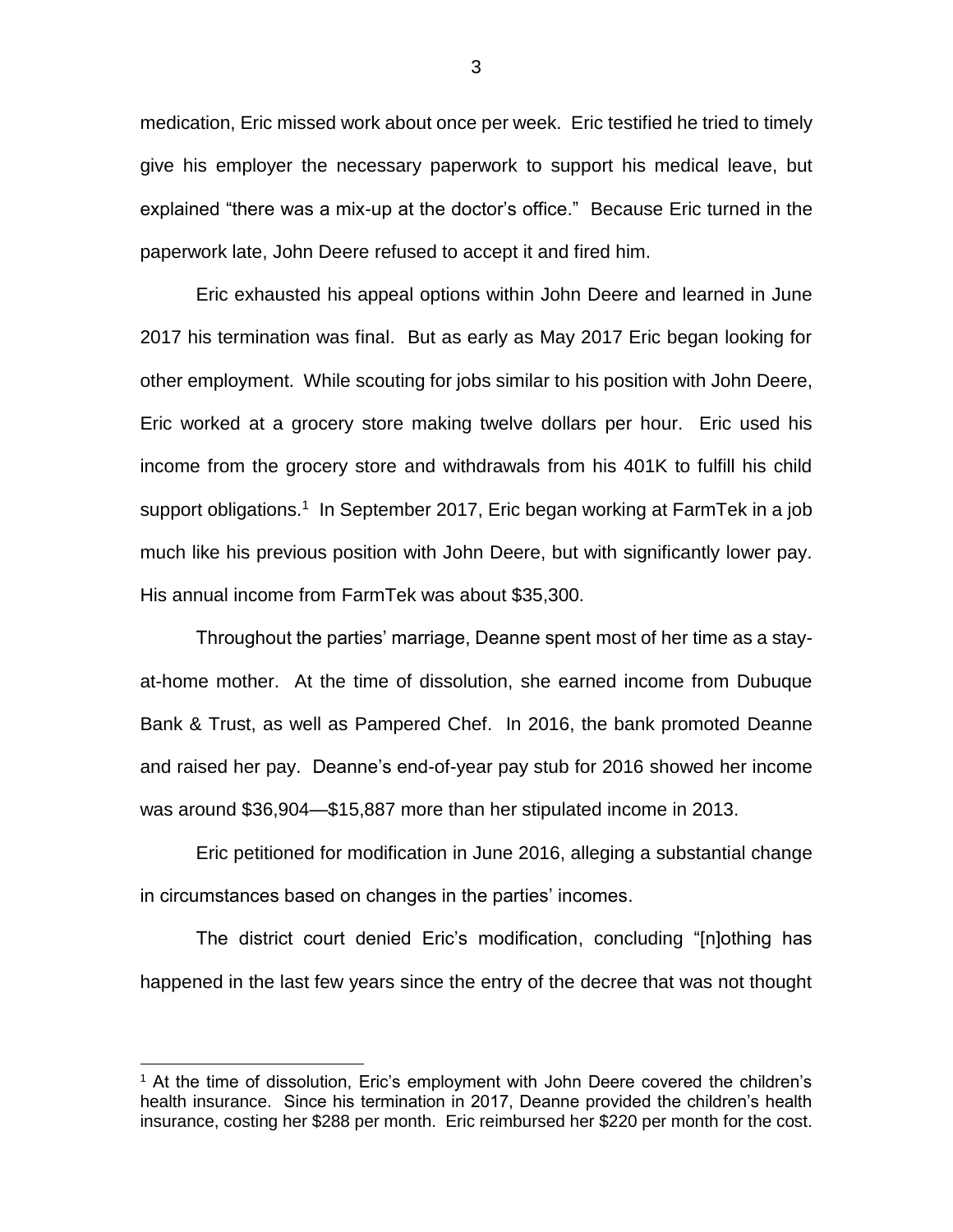of or contemplated by the [c]ourt." The district court reasoned Deanne had "realized small incremental increases in her income" since the dissolution and had "taken on the obligations of carrying insurance for the children." The court further found Eric "failed to meet his burden that there was a substantial change in circumstances" largely because "the loss of income and his position at John Deere was self-inflicted." The district court determined Deanne remains entitled to the compensation set at the time of the decree. Eric now appeals.

#### **II. Scope and Standards of Review**

Because the district court tried the case in equity we review the modification order de novo. Iowa R. App. P. 6.907; *In re Marrige of Beecher*, 582 N.W.2d 510, 512 (Iowa 1998). "We examine the entire record and adjudicate anew rights on the issues properly presented." *Beecher*, 582 N.W.2d at 512–13. We give weight to the district court's findings of fact, especially when considering witness credibility, but do not consider them binding. *Id*. "Because interpretation of child support guidelines is a legal question, our review of such interpretation is for errors at law." *In re Marriage of McCurnin*, 681 N.W.2d 322, 327 (Iowa 2004).

#### **III. Analysis**

When a substantial change in circumstances occurs, the district court may modify child or spousal support orders. Iowa Code § 598.21C(1) (2016). The party seeking modification—here, Eric—bears the burden of showing the change by a preponderance of the evidence. *See In re Marriage of Mihm*, 842 N.W.2d 378, 382 (Iowa 2014). Eric claims the district court should have found a substantial change in circumstances based on Deanne's increased income and his reduced income after losing his job at John Deere. He argues because his income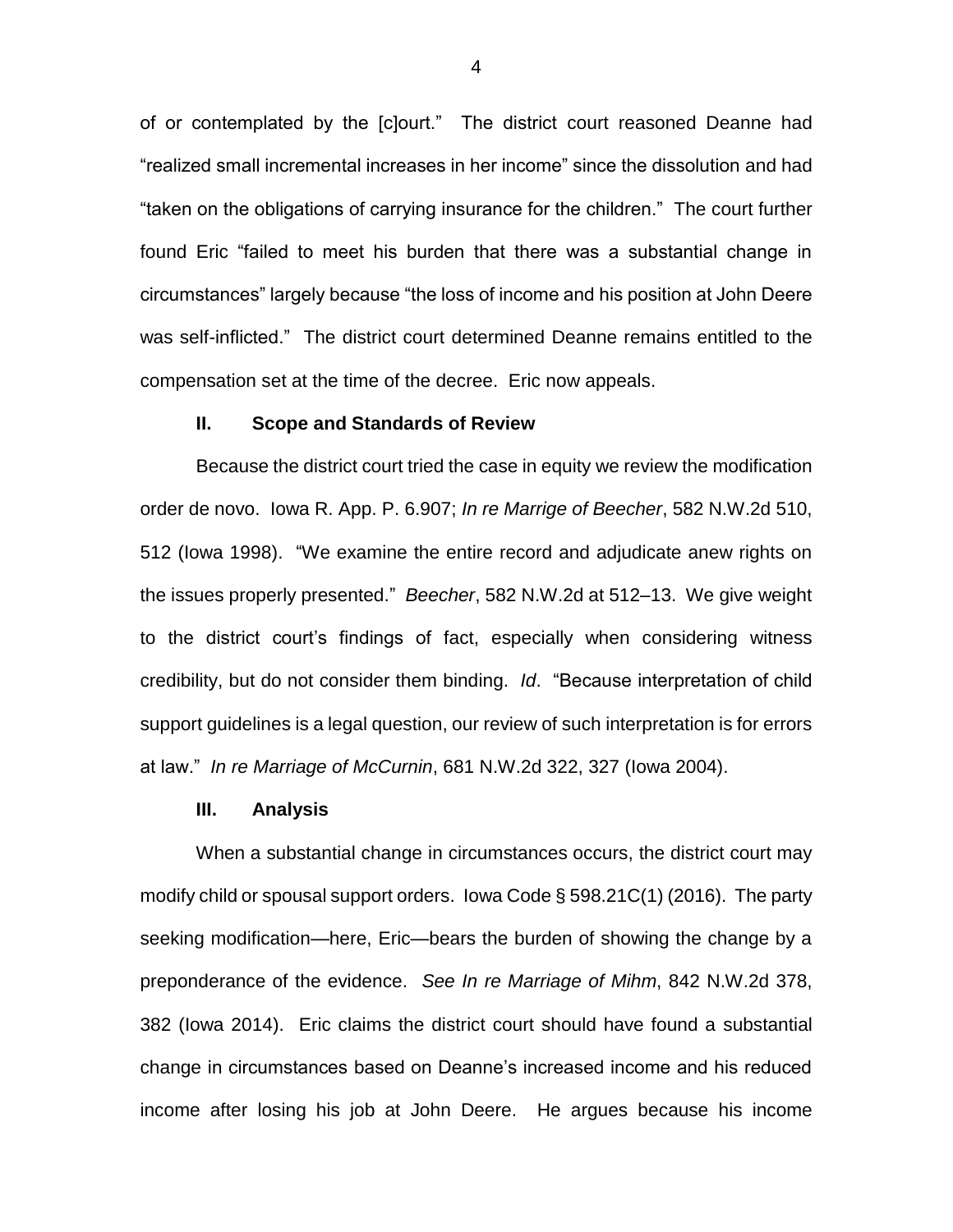reduction was not self-inflicted, the court should calculate his support obligation based on his actual earnings instead of his earning capacity. Eric also argues any modification should be applied retroactively to the point of the substantial change in circumstances. We will address each claim in turn.

### **A. Modification of Child Support**

Iowa Code section 598.21C(1) lists several factors for courts to consider in determining whether to modify support, including "[c]hanges in the employment, earning capacity, income, or resources of a party." The change in circumstances "must be material and substantial, not trivial, more or less permanent or continuous, not temporary, and must be such as were not within the knowledge or contemplation of the court when the decree was entered." *Mears v. Mears*, 213 N.W.2d 511, 515 (Iowa 1973) (citing *Sandler v. Sandler*, 137 N.W.2d 591, 592 (Iowa 1965)).Although, typically, a substantial decrease in "earning power for a sustained period of time" warrants modification, this principle does not apply to self-inflicted or voluntary reductions in earnings. *State ex rel. LeClere v. Jennings*, 523 N.W.2d 306, 308 (Iowa Ct. App. 1994) (citing *In re Marriage of Powell*, 474 N.W.2d 531, 534 (Iowa 1991)).

In rejecting Eric's modification petition, the district court determined the shift in the parties' financial conditions was contemplated at the time of the divorce. The district court explained it not only considered the circumstances known about the parties at the time of the decree, but also contemplated reasonable and ordinary changes in circumstances for the parties in the future. *See Mears*, 213 N.W.2d at 514. These forward-looking considerations follow the notion such a decree is final and conclusive, so a modification requires "injustice under changed conditions."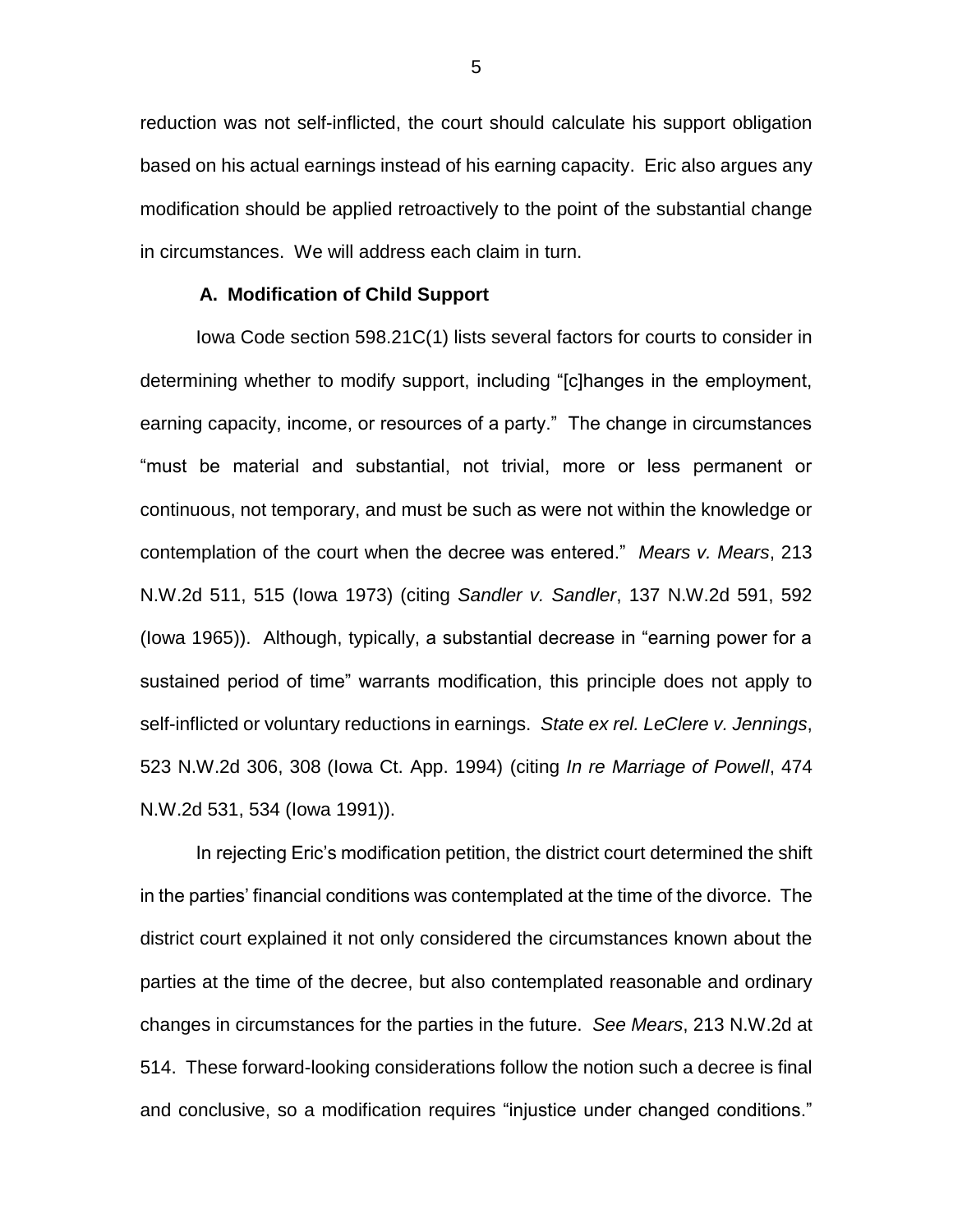*Id*. at 514–15. The district court dismissed Deanne's raises as "small incremental increases in her income" and noted she started providing insurance for the children. The district court characterized Eric's loss of his income as "self-inflicted."

To adjudicate Eric's rights anew, we revisit the parties' financial conditions at the time of the decree and their financial situations when the district court considered modification. At the time of dissolution, the parties stipulated Eric's income was \$60,000 and Deanne's income was \$21,017. About three years later, Eric's income dipped to \$56,000 and Deanne's income rose to \$36,904. Since then, Eric was terminated from John Deere and hired at FarmTek and reports his income to be about \$35,300.

Before addressing whether Eric's job loss was self-inflicted, we examine whether these income changes were substantial and not contemplated by the court at the time of the decree. While some fluctuation in income may be a reasonable and ordinary change in circumstance, the steady increase in Deanne's income and sudden decrease in Eric's pay qualify as substantial changes not within the contemplation of the court at the time of the decree.<sup>2</sup>

For Eric's income and earning capacity reduction to constitute grounds for modification, it must not be self-inflicted. *See In re Marriage of Ober*, 538 N.W.2d 310, 313 (Iowa Ct. App. 1995). It would be inequitable to reward parents "who reduce their income through an improper intent to deprive their children of support

 $\overline{a}$ 

 $2$  If the court order for child support varies by ten percent or more from the amount which would be due under the most current child support guidelines, a substantial change of circumstances exists. Iowa Code § 598.21C(2)(a). Both parties cite this code section in their briefs, but neither party provides a calculation of the amount of child support due under the current guidelines to show whether the ten percent variance applies.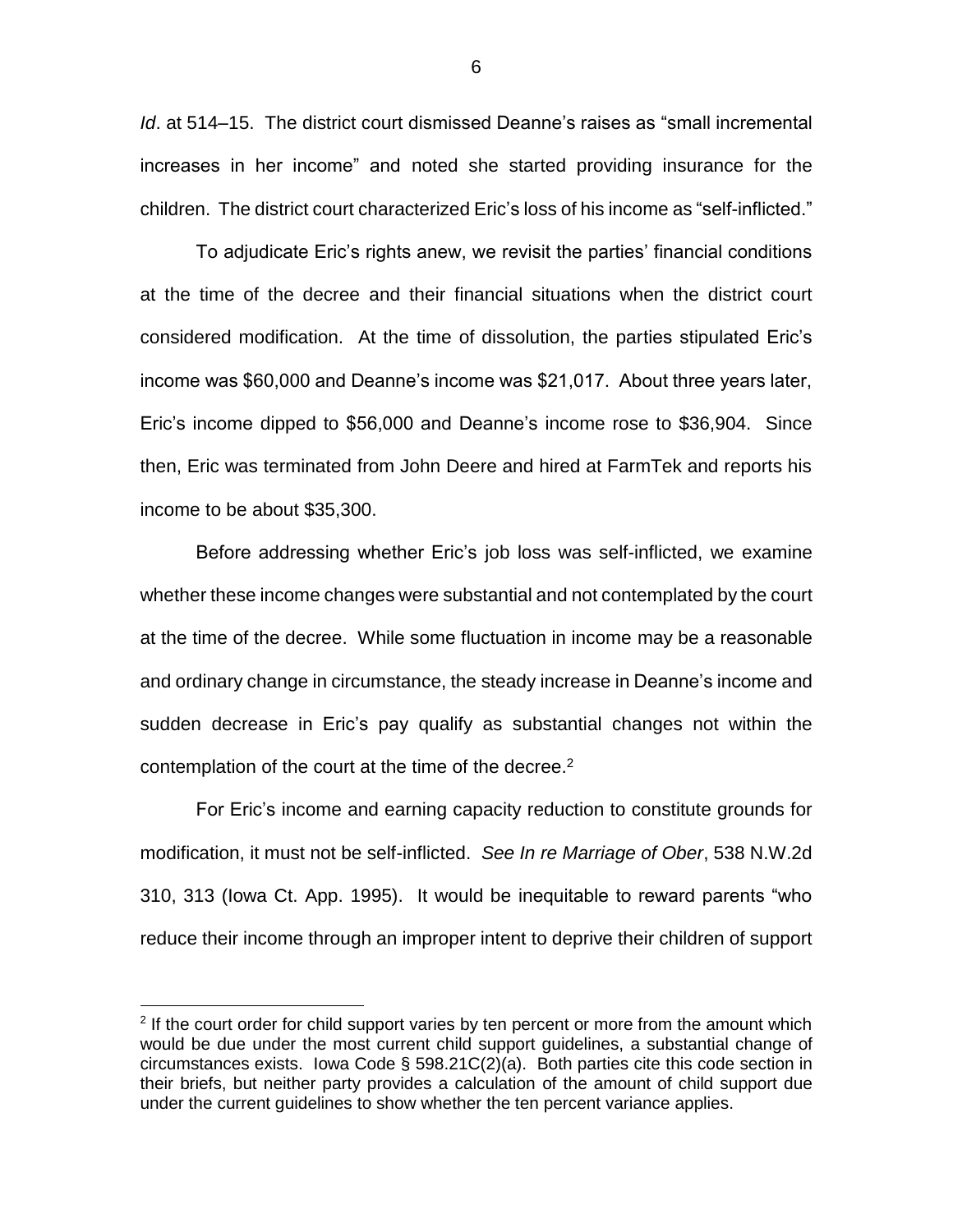or in reckless disregard for their children's wellbeing" by allowing the parents "a commensurate reduction in child support payments." *In re Marriage of Walters*, 575 N.W.2d 739, 741 (Iowa 1998) (quoting *In re Marriage of Swan*, 26 N.W.2d 320, 323–24 (Iowa 1995)).

An income and earning capacity reduction is self-inflicted when the parent acts with purpose or recklessness in giving up a more lucrative position. *See, e.g.*, *In re Marriage of Dawson*, 467 N.W.2d 271, 275 (Iowa 1991) (finding income reduction as a result of quitting job to return to school was self-inflicted); *Ellis v. Ellis*, 262 N.W.2d 265, 267–68 (Iowa 1978) (concluding voluntary civil service retirement was self-inflicted and did not justify reduced support obligation); *In re Marriage of Bales*, 439 N.W.2d 228, 230 (Iowa Ct. App. 1989) (deciding modification was not justified when obligor quit higher paying job to take lower paying job); *In re Marriage of Kern*, 408 N.W.2d 387, 390 (Iowa Ct. App. 1987) (classifying criminal conviction and later loss of medical license as self-inflicted income reduction). But Iowa courts have determined reductions are not selfinflicted in cases analogous to Eric's situation. *See, e.g.*, *In re Marriage of Foley*, 501 N.W.2d 497, 500 (Iowa 1993) (finding employment termination for insubordination which resulted in obligor's reduction in income was not selfinflicted); *Boquette v. Boquette*, 247 N.W. 255, 256 (Iowa 1933) (reducing support obligation when obligor's salary decreased after demotion); *Nicolls v. Nicolls*, 235 N.W. 288, 289 (Iowa 1931) (reducing support obligation when obligor was fired and unable to secure a job with similar pay); *see also In re Marriage of Walters*, 575 N.W.2d 739, 743 (Iowa 1998) (finding father's reduction in income resulting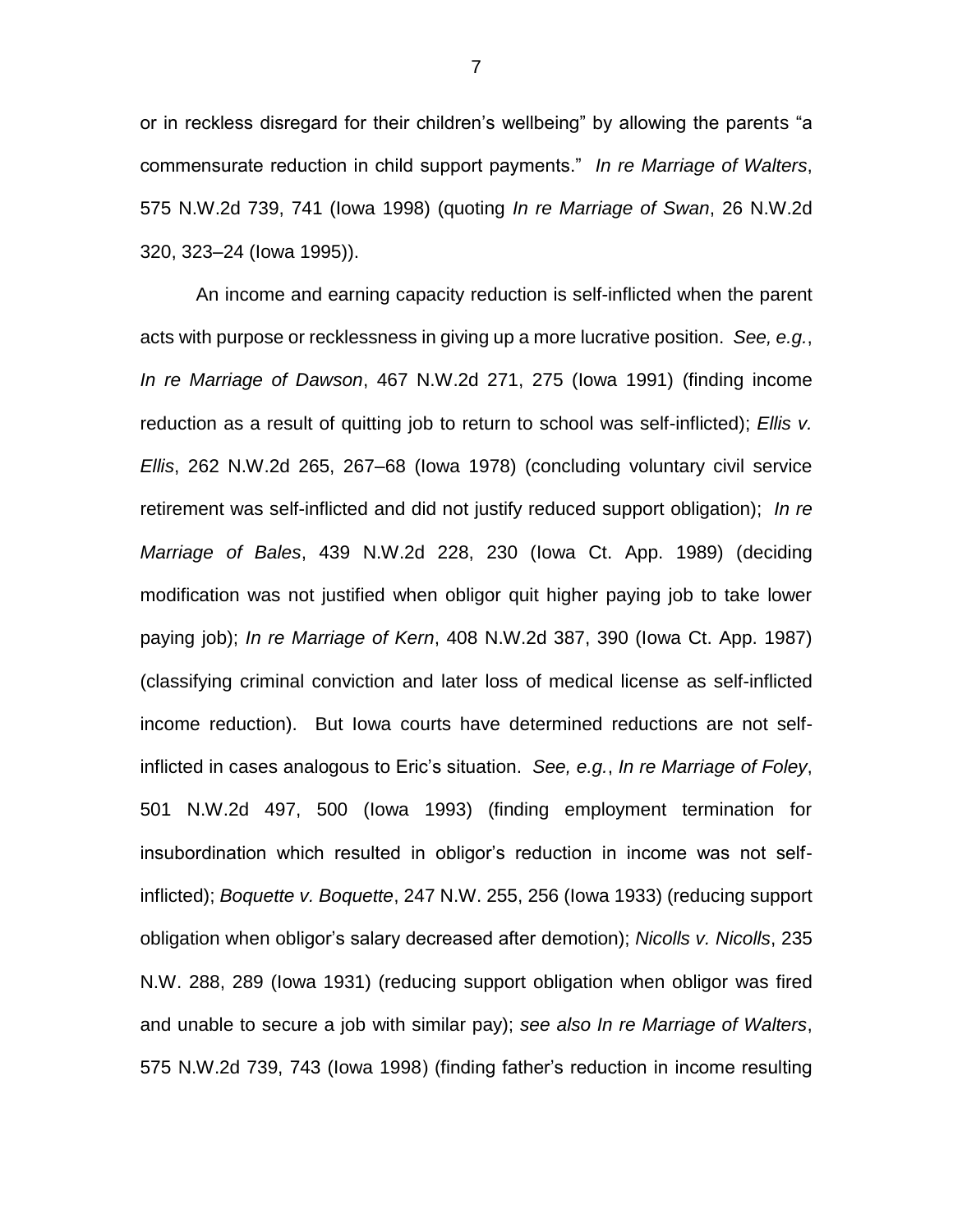from criminal activity, though voluntary, was not done with an improper intent to deprive children of support).

In March 2017, Eric sought treatment for high blood pressure. Complications with his medication caused him to chronically miss work. A misunderstanding with the doctor's office prevented Eric from timely supplying his employer with medical forms to justify the leave. As a result, Eric lost his job. While unsuccessfully appealing his termination, Eric took a job with a local grocer to stay current on his child support payments. By the end of September 2017, Eric secured a job with FarmTek similar to his previous position at John Deere, though significantly less lucrative. His income at FarmTek at time of the modification order was about \$35,300. Eric's termination from John Deere and subsequent decrease in income resulted from his voluntary, and perhaps negligent, actions. But Eric's conduct did not reveal an improper intent to deprive his children of support. *See Walters*, 575 N.W.2d at 741. We disagree with the district court's determination that his loss of income and earning capacity was self-inflicted.

Iowa Code section 598.21C(1)(a) also allows modification based on the increased income of the obligee. The district court downplayed Deanne's raises as "small incremental increases" in her income. But, in reality, Deanne realized a jump in earnings from \$21,017 to \$36,040 in four years. While Deanne is now covering the children's insurance, testimony reflects Eric was reimbursing her for more than half of that expense. Deanne's additional income contributes to the substantial change in circumstances justifying modification.

We next turn to Eric's contention the district court should calculate his child support based on his actual earnings rather than earning capacity. The purpose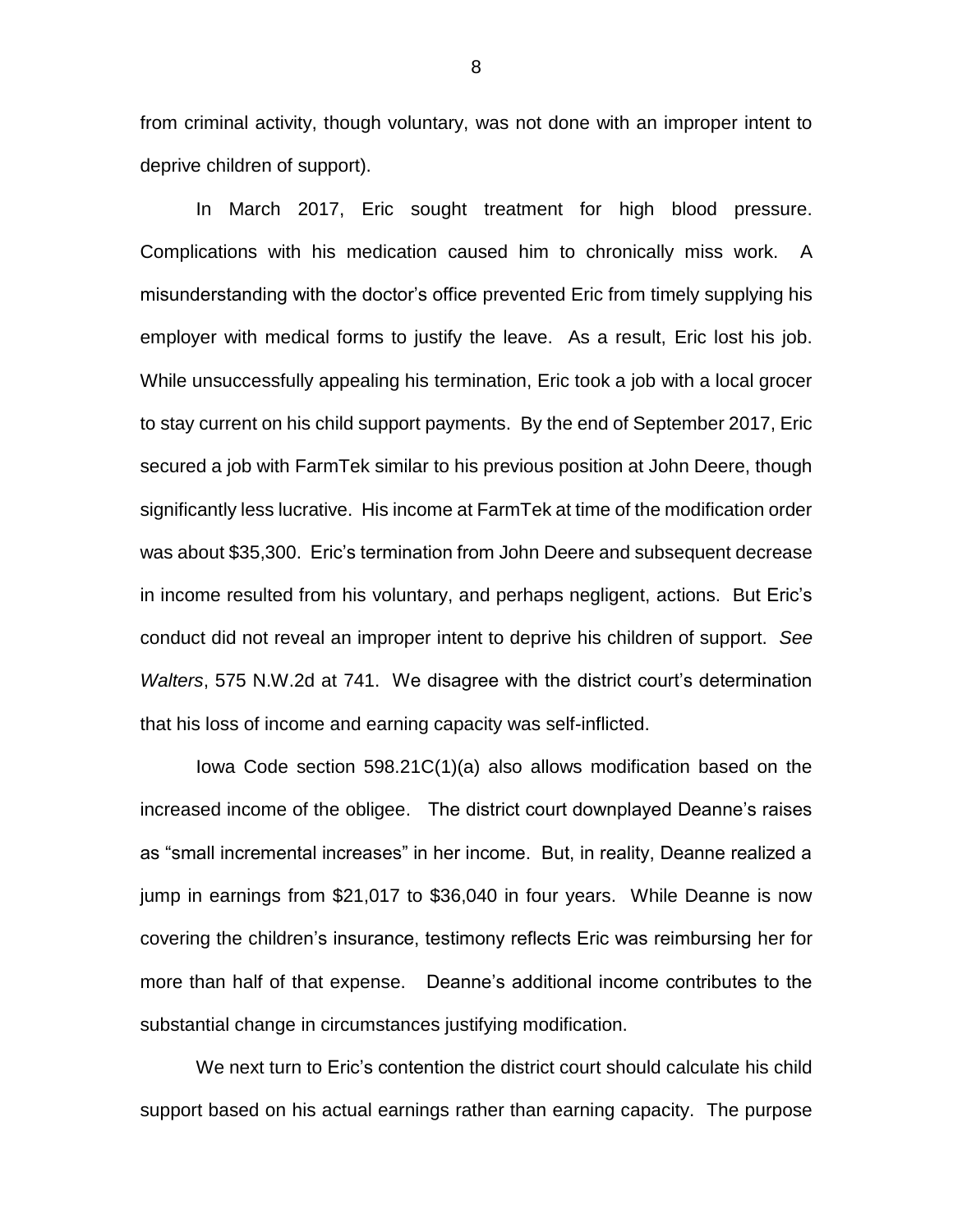of Iowa's child support guidelines is "to provide for the best interests of the children by recognizing the duty of both parents to provide adequate support for their children in proportion to their respective incomes." *In re Marriage of McKenzie*, 709 N.W.2d 528, 532 (Iowa 2006) (quoting Iowa Ct. R. 9.3). While "[e]ach parent has a duty to provide support according to his or her ability to pay," before basing a calculation on earning capacity, the court must make a finding that a substantial injustice would result from using the parent's actual earnings. *In re Marriage of Salmon*, 519 N.W.2d 94, 97 (Iowa Ct. App. 1994) (citing *In re Marriage of Bonnette*, 492 N.W.2d 717, 722 (Iowa Ct. App. 1992)). The record before us does not reflect any other employment available to Eric offering greater pay and he has no significant assets to pay support based on an earning capacity that exceeds his actual earnings. Although the reduced support impacts the children, the involuntary loss of employment is a fact of life for many families.

Because Eric established a substantial change in circumstances and his reduction of income was not self-inflicted, we find modification of Eric's child support obligation is equitable.

#### **B. Modification of Spousal Support**

 $\overline{a}$ 

Much like child support modifications, courts may modify spousal support<sup>3</sup> when a party shows a substantial change in circumstances. *In re Marriage of Wolfs*, No. 17-0664, 2018 WL 2230723, at \*3 (Iowa Ct. App. May 16, 2018). To

 $3$  Our case law uses the terms "alimony" and "spousal support" interchangeably, though the statutory phrase is now "spousal support." *In re Marriage of Ales*, 592 N.W.2d 698, 702 n.2 (Iowa Ct. App. 1999).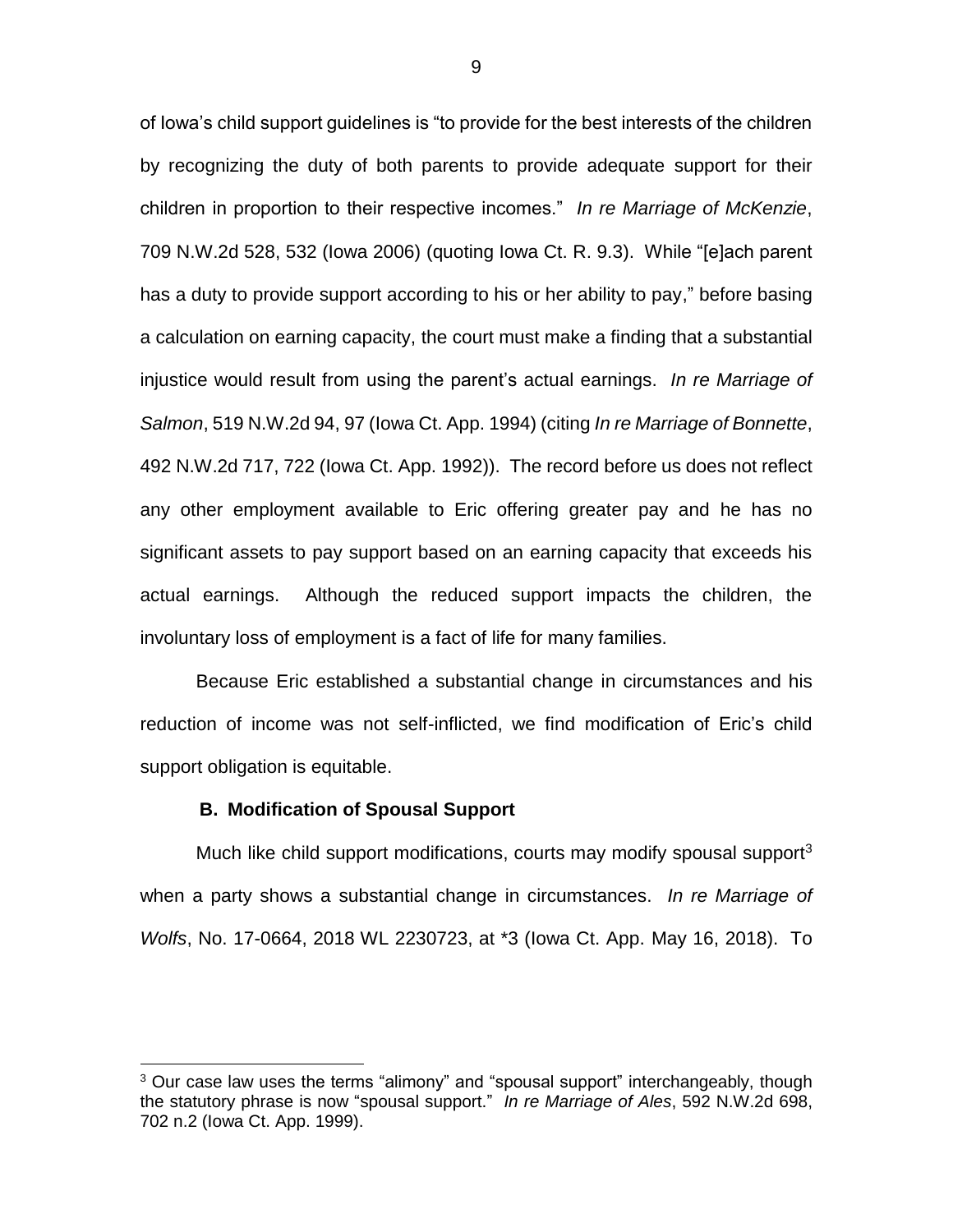the extent Eric has an ongoing spousal support obligation, we find modification of those payments is warranted for the reasons outlined above.

The decree awarded Deanne alimony of \$400 per month for sixty months. The district court temporarily suspended Eric's alimony obligation in May 2017. By then, he had completed forty-seven months of his sixty-month obligation. The record available to us on appeal does not enable us to determine when Eric's spousal support obligation resumed or how many months remain. We leave those questions for the district court to decide on remand.

#### **C. Retroactive Application of Support Obligations**

Child support awards may be retroactively modified only from three months after the date the notice of the pending petition for modification is served on the opposing party. Iowa Code § 598.21C(5). Eric petitioned for modification in June 2016. Eric and Deanne had two temporary agreements: the first in January 2017, reducing Eric's child support obligation from \$1370 to \$1200 and continuing his spousal support obligation, and the second in May 2017, again reducing Eric's child support obligation to \$800 and suspending his spousal support obligation. The May 2017 order included the following statement: "all parties agree that the issue of support and alimony can be retroactively reviewed by the Court at the time of trial and an adjustment can be made if the Court deems that today's modification was not appropriate for any reason."

Eric claims the court should retroactively decrease his child and spousal support obligations. We disagree. "Iowa case law provides 'although a support order may be retroactively increased, it may not be retroactively decreased.'" *In re Marriage of Doubek*, No. 12-0628, 2013 WL 104962, at \*2 (Iowa Ct. App. Jan.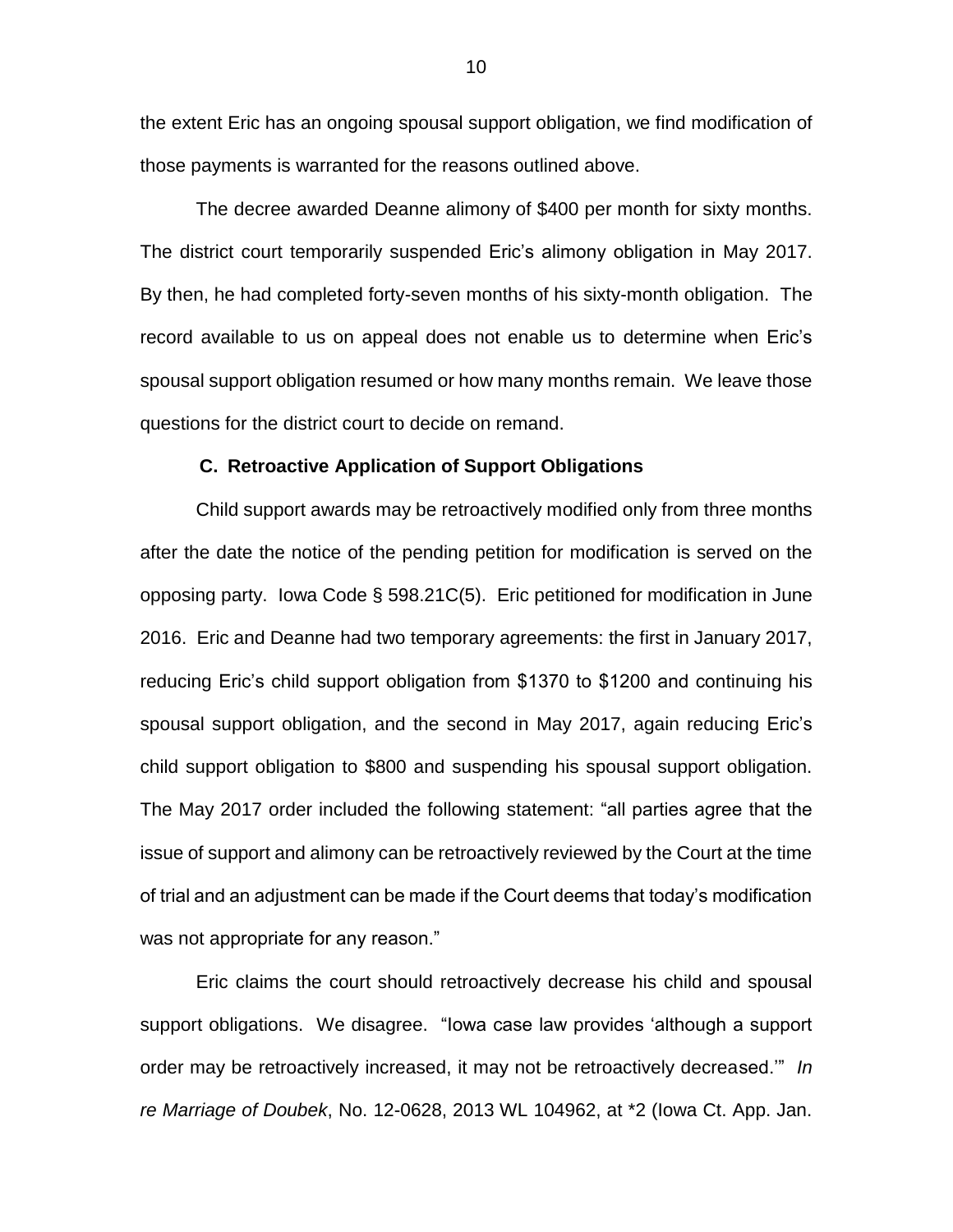9, 2013) (citing *In re Marriage of Barker,* 600 N.W.2d 321, 323–24 (Iowa 1999)). The same is true for alimony. "[R]etroactive modification is inappropriate only when the level of alimony is decreased or terminated." *In re Marriage of Wessels*, 542 N.W.2d 486, 490 (Iowa 1995). Although a modification in Eric's support obligations is warranted going forward, any reductions cannot be applied retroactively. We do not read any agreement by the parties as overcoming these principles.

#### **D. Attorney Fees**

Both parties seek appellate attorney fees. In modification proceedings, the district court "may award attorney fees to the prevailing party" in a reasonable amount. Iowa Code § 598.36. That provision also gives us discretion to award appellate attorney fees. *In re Marriage of Michael*, 839 N.W.2d 630, 639 (Iowa 2013). We consider the parties' respective abilities to pay, whether a party resisting the modification petition was successful, and whether a party has been obliged to defend the district court's decision on appeal. *Id*. After considering these factors, we conclude the parties should pay their own attorney fees. We recognize the merit to Eric's appeal, but do not find Deanne in a superior financial position to pay for his representation.

#### **IV. Summary**

Because Eric met his burden to show a substantial change in circumstances and his decreased income was not self-inflicted, we find modification is warranted. We reverse the modification order and remand to the district court to calculate Eric's support obligations with accurate and current financial figures consistent with our findings. Reductions in support will not apply retroactively. Each party is